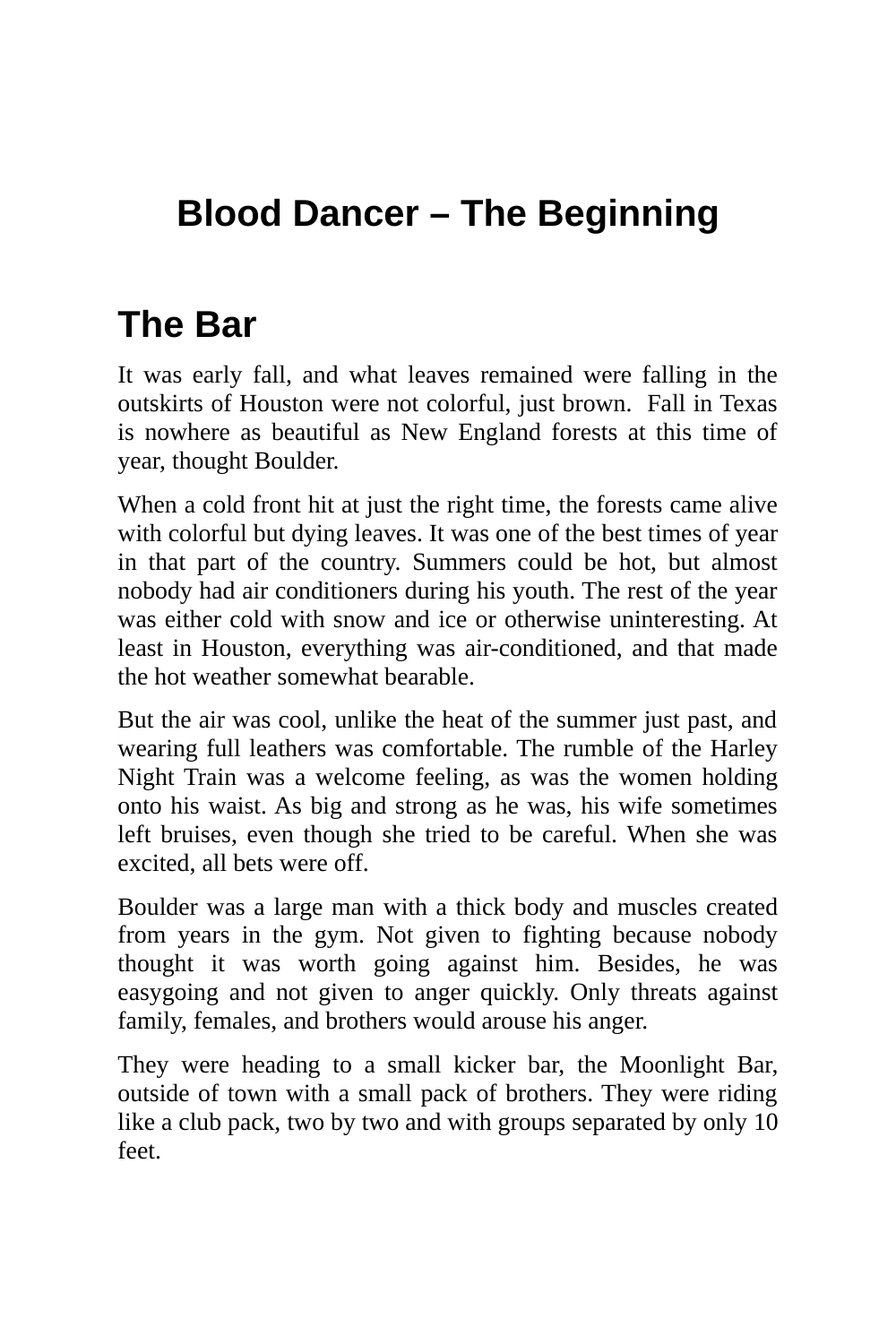The back roads outside Houston were rough and patched many times. It made riding in a tight pack dependent entirely on the lead rider to avoid major holes and cracks in the roadway. Everyone behind him followed the man in front of him and had minimal time to take evasive action if the leader made a mistake. Even though they were all independents, they were a group that often road together and thus were comfortable with riding in such a tight formation.

Boulder was riding in his usual front left of the pack, with his brother Spider on his right. Spider was tall, skinny, and had a large head, thus the handle. People often underestimated him because of his size; many have found out, was a mistake.

It was about half an hour before sunset, and the landscape bathed with an orange light with trees and buildings casting long shadows, as were their shadows stretching out in front of them on the road. It was just dark enough that the lights of the bar were visible down the road.

They carefully pulled into the parking lot; although paved, there was a lot of loose gravel. They stopped and backed the bikes up against the front of the bar in the orderly formation, as with everything they did. The bikes were almost all were Evo's, though one was a shovelhead that the owner had lovingly restored.

The others often joked about the maintenance required by bikes of that era. The saying went: "If you absolutely must get out town by sunset, you better be riding an Evo."

The bar was a medium-sized wooden building built shortly after world war II by the look of its architecture. The painted wood had faded into a somewhat brown color. It was pretty typical of country bars in Texas. The dim lights inside the bar did not make it outside through the blacked-out windows. Inside was a worn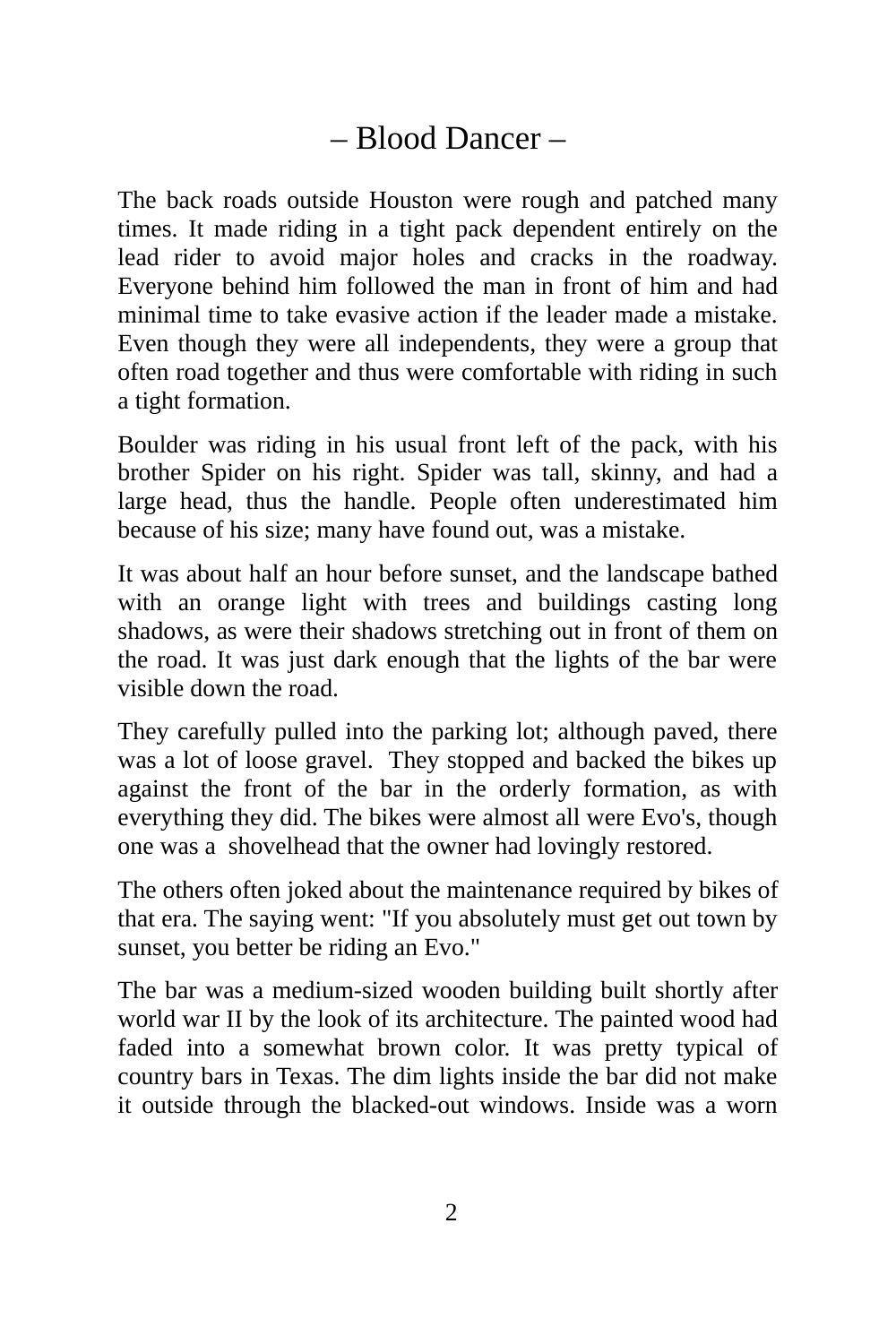wooden floor, and it was not covered in sawdust as portrayed in many movies.

All in all, it was just a comfortable old Texas bar. It was the haunt of both cowboys and bikers. Texas was an odd place in that respect, that different sub-cultures mixed in the same bars without notice. There was good-natured kidding about the things they threw their legs over, whether it was Horses, Harley's, and of course woman. Any friction or fights were between individuals, not groups of cowboys and bikers.

Before he got off the Harley, his passenger swung her leathercovered body off the bike. Although she made her living as a stripper, she showed no hint of flesh, not from the five-inch heeled boots to the corseted leather cat suit with leather gloves to her elbows. She also wore a black turtle neck that covered everything the fully tinted helmet did not.

Strangers were always startled when Blanche showed up, but Boulder and his brothers and their Lady's well aware of the reason. Though the actual truth was supposedly only really known by Boulder and Spider. She was known to have the XP gene, a fatal variant of xeroderma pigmentosum; it has no known cure. Even a glint of sunlight can cause malignant skin cancers. Thus, the stunning blond is pale white, though she uses bronzers to offset the startling white of her skin for professional reasons.

The other girls have long since stopped being jealous of her, primarily because she never gave any of the men other than Boulder, her husband, the time of day. She firmly but graciously turned down the advances of any man or, in some cases, women who hit on her. And if pushed by someone she could defend herself without any trouble. She was quicker and more muscular than she looked, and she was only five foot two without heals.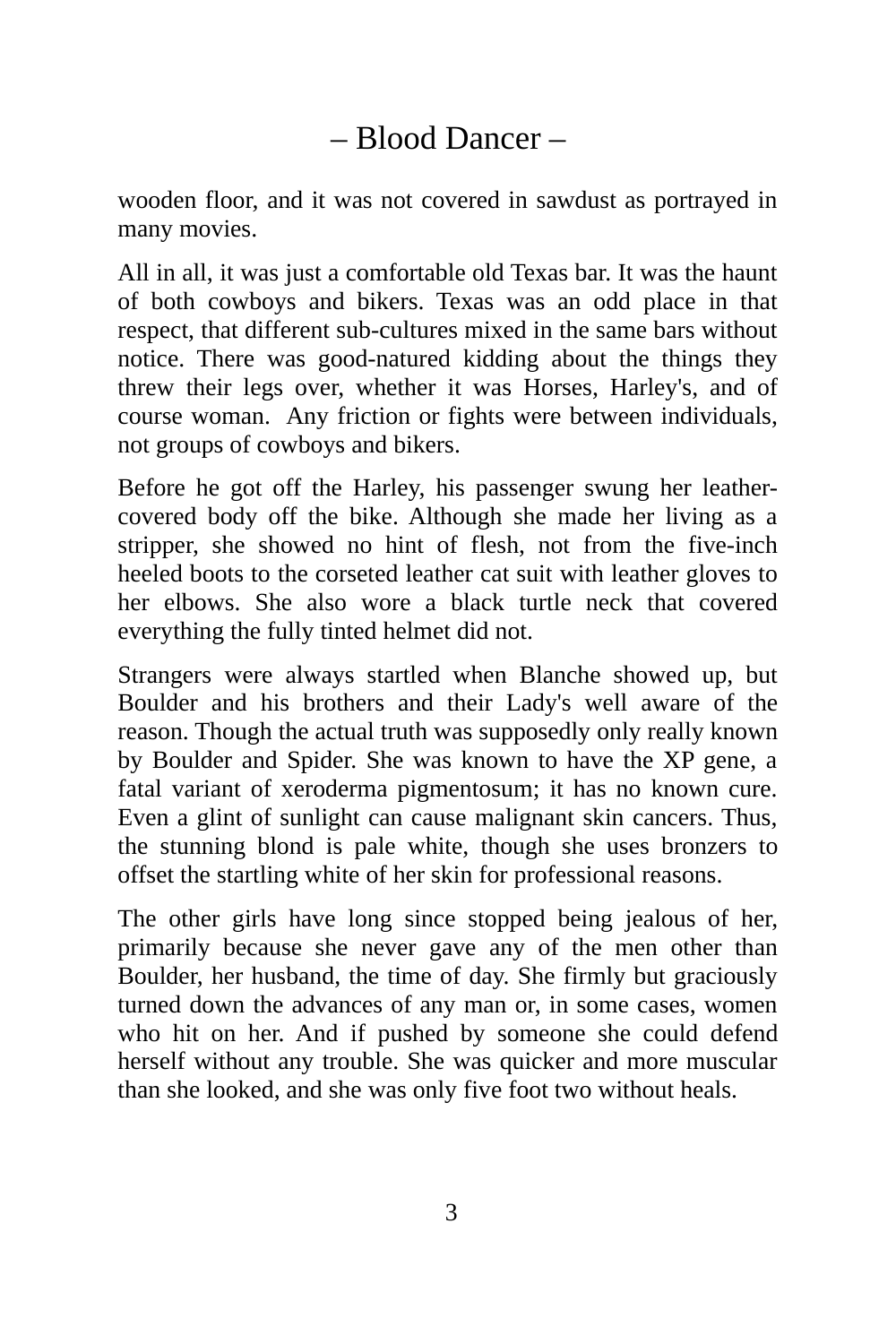Most of them went inside immediately, except for the smokers. The ol'Lady Red as always had to smoke a couple of cigarettes before going inside. She did not like to afflict her habit on others.

The bar was half full, and the band had not set up. Their group grabbed about five empty tables and shoved them together. Boulder and Spider got up the get three pitchers of beer for the group. While Blanche sat down, she still had not removed her helmet and would not until ten or so minutes after sunset.

She had not always done that until in a dark bar late in the afternoon, someone had thrown a chair through a blacked-out window, bathing the room in the pale sunlight. Boulder jumped on top of her, and she only sustained a slight burn on her cheek. Since then, as a couple, they take no chances. The owner said he was planning to build an inner partition at the back of the bar to protect her. He felt bad that it had happened in his bar.

Once the sun had set, Blanche removed her helmet and took a beer. People rarely noticed that she only took the smallest of sips, and if asked, she just said that the alcohol bothered her condition. She occasionally drank enough to get tipsy, but the other girls reported she got sick and threw it up, so they understood her general aversion to drinking.

The talk was lively, "sea stories" about bikes and parties. All the same sort of carrying on that bikers were famous for in some circles. They discussed upcoming events and who was the best mechanic in the group. The shovel head rider always eventually won that discussion since he spent two weekends a month maintaining the old bike. But they didn't disrespect the old motorcycle too much because it was bored and stroked and fast as hell.

The jukebox was playing, and a group of girls were line dancing to the Cotton-Eyed Joe. In this bar, like most Texas bars, country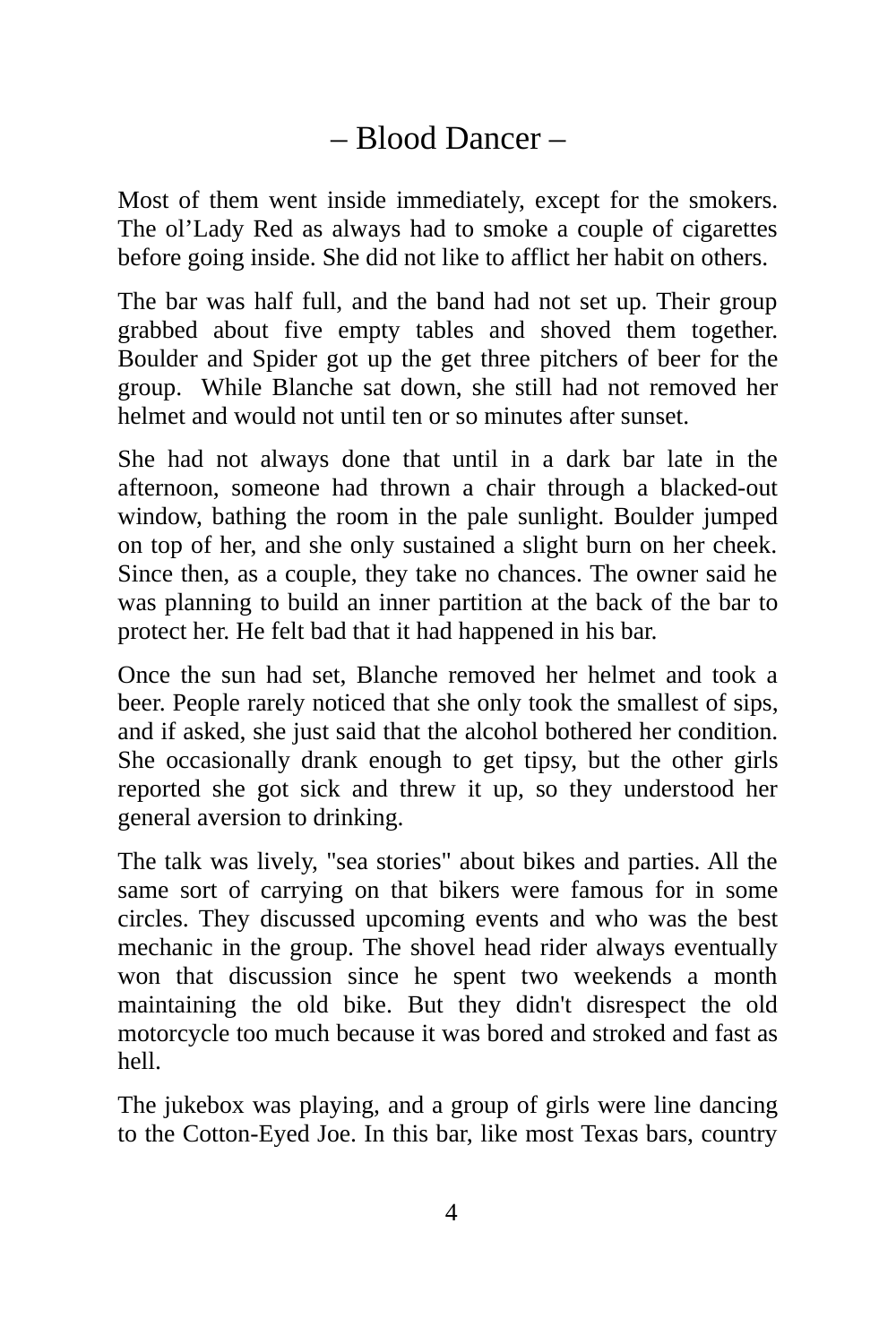music was generally the norm. Boulder, which nobody in the group understood, liked line dancing. Boulder wanted to join them.

"Just save the last dance of the night for me," she said, "but enjoy yourself, Luv."

After a couple of dances, moving through the choreographed steps with grace not associated with such a large man, he returned to the table and kissed Blanche on the cheek. As usual, he had been the only man dancing. Boulder has a flair for that type of dancing, mixing in unique moves between the standard steps.

Line dancing is generally the property of young women showing off for everyone, especially the men. To Blanche, it was like stripping but keeping your clothes on. It was a little too close to her professional job, which she did enjoy, to be comfortable.

He rejoined the conversation with his friends as if he had never left. She never danced to show off around their friends. A couple of slow dances at closing time is the only time they danced. He understood the reason, but it was still disappointing.

Sometime later, a tall blond woman dressed in leather and metal and all the world resembling a representation of a Viking Princess entered the bar. The bar suddenly hushed, and everyone turned and looked at the door.

"Get behind me," Blanche told Boulder.

"Why?"

Before she answered, with exceptional strength, she used her arm to push him behind her. He stumbled, then finding his feet somewhat stunned.

"That Bitch is mythic," said Blanche.

"What do you mean?" he exclaimed.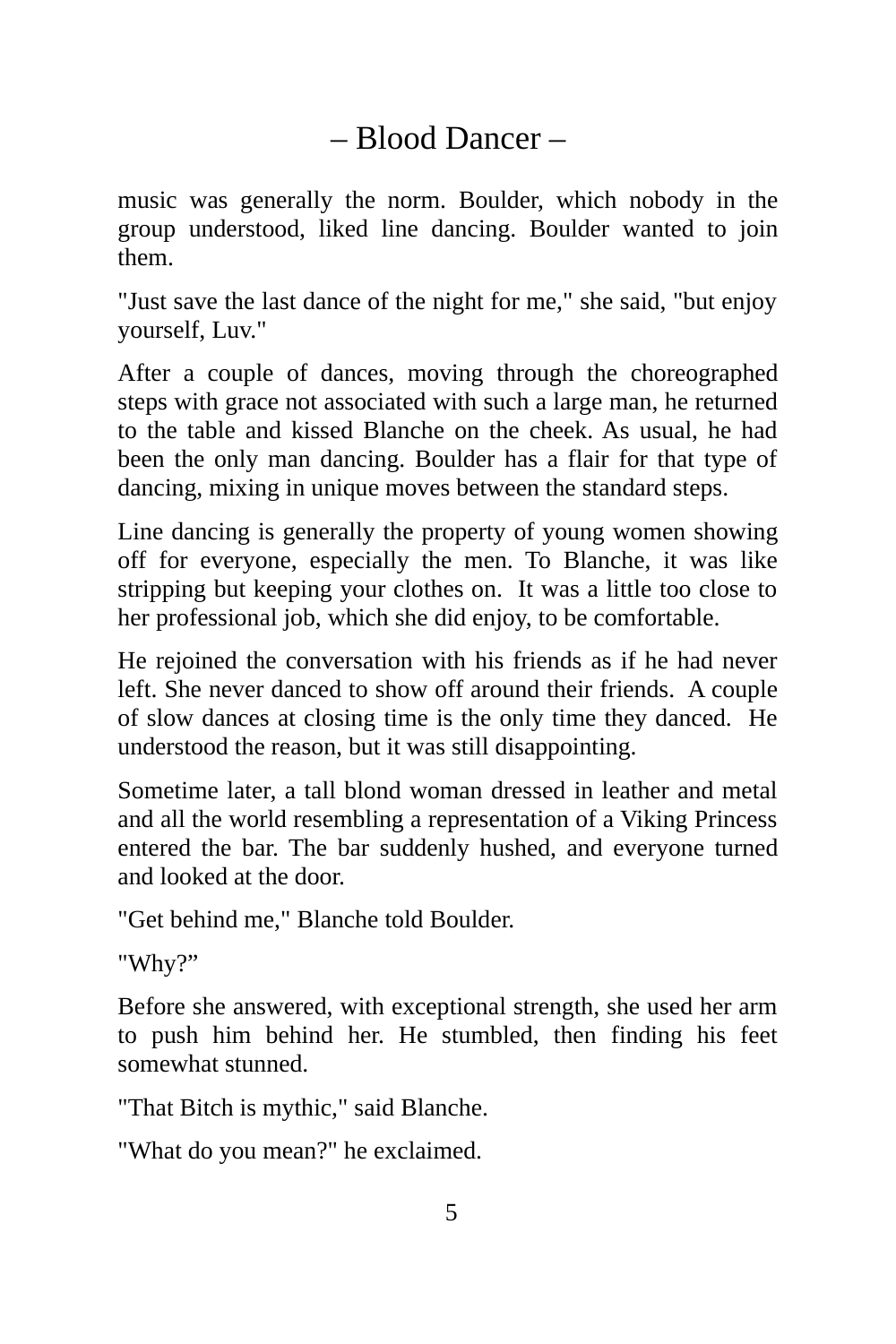"Not sure yet!"

The woman looked around the bar, locked her sight on Boulder, and then her look hardened when she saw his companion.

The two women were momentarily frozen in time, evaluating each other, moments away from making some major decision.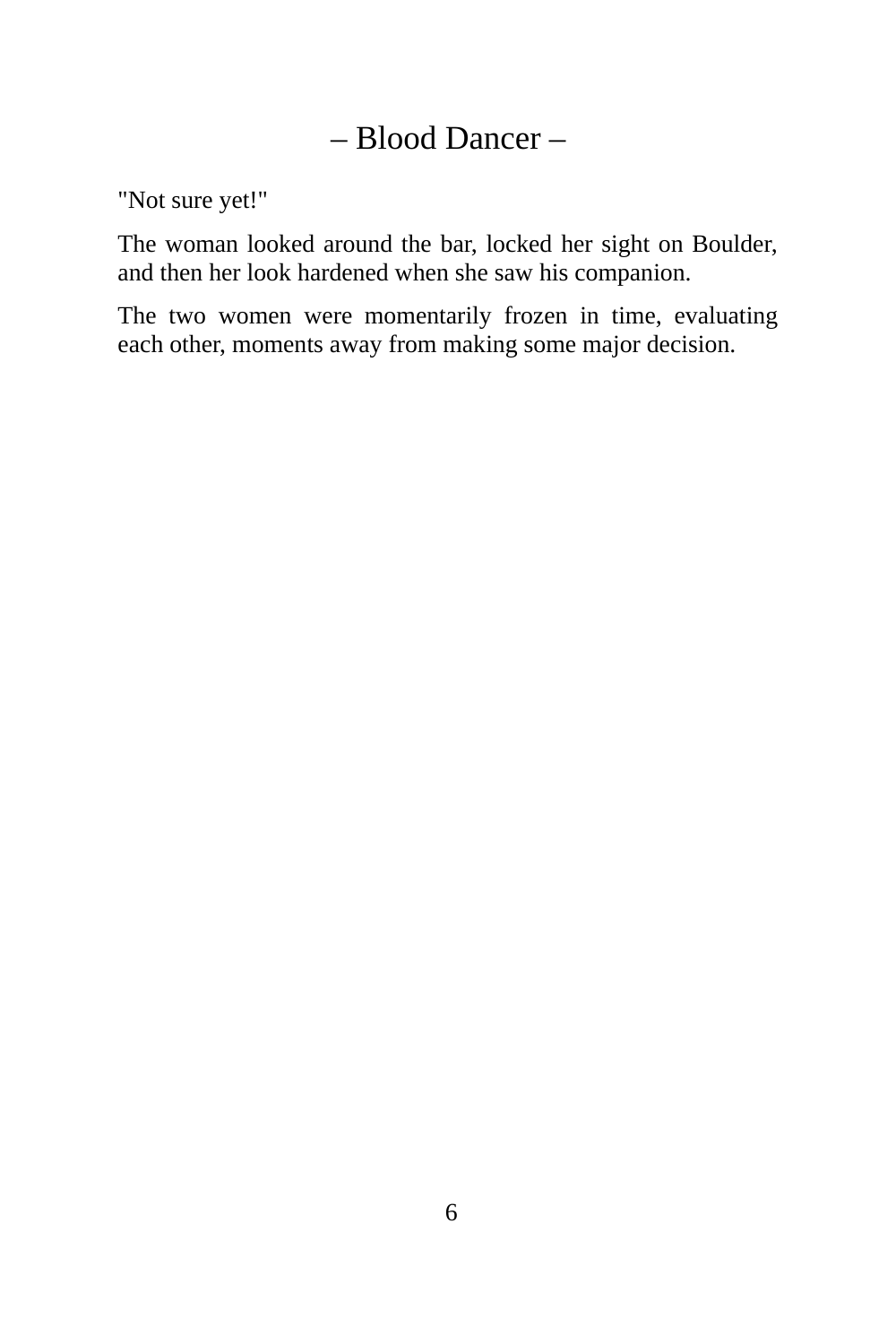# **The Starlight Club**

Many months earlier, Boulder met his future wife, Blanche.

While not the classiest strip club in town, it certainly was not the worst. But they did not try to exclude Bikers either overtly or subtly. Boulder usually liked to drink quietly and enjoy the beautiful dancers' showing off. Unlike many in the club, especially the young up-and-comer professionals, he did not hit the dancers. He tipped the excellent dancers and drank his beer.

He knew Blanche slightly and always gently declined when she asked if he wanted a table dance. She shrewdly understood he was there to drink and watch pretty girls dance, nothing more. She would say later that she found that attitude quaint and somewhat charming.

He would say that most of the girls in the club were moneyseeking missiles; long, sleek, fast, and dangerous. But he loved the ones that liked showing off when dancing, not the dead-eye ones that did not like what they were doing. He tipped the former and rarely the latter.

When entered in tonight, the club was only half-full. Boulder grabbed a stool at the bar, and as usual, ordered a Bud from a waitress and settled in for a couple of hours. He noticed Blanche was sitting with a rather rough-looking guy at a table on the far side of the room.

He did not pay much attention to it at the time as Robin was dancing at the time. She truly loved dancing almost naked and got off on it. He was sure she would dance nude if it were allowed. When Robin finished, he gave her a five without trying to stuff it in her g-string. She took it with a slight smile and, as always, found him somewhat odd in a good way, as did most of the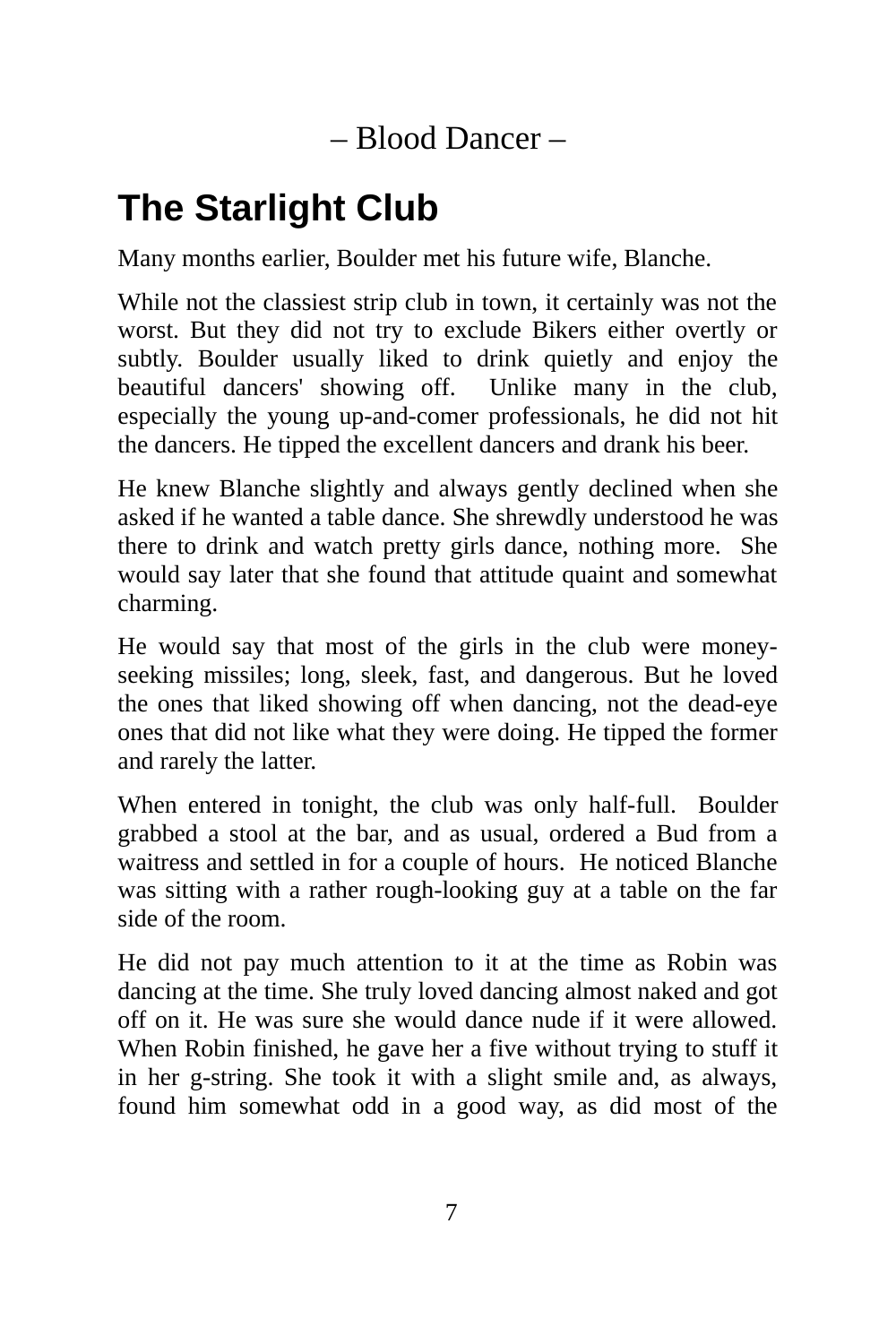dancers. A couple of them would jump his bones if given the slightest chance, but Robin was happily married.

Over the next hour, he watched the dancers and tipped the ones he considered worthy. He was somewhat surprised when Blanche came up next to him at the bar and ordered a whiskey. He assumed it was for the customer she had been sitting with at the back table.

"Hi, Boulder; how are you doing?" Blanche asked.

Boulder looked at her and saw her smiling at him, "Just fine darling."

"Do you mind if I hang here for a couple of minutes? The guy I am with is a real asshole, and I need a break for a while," Blanche asked softly.

Boulder nodded and smiled. They spent the next couple of minutes with good natured sexual fencing, both knowing it was going nowhere. They both enjoying themselves when her customer came up and grabbed her by the arm, and jerked her around.

"Bitch you don't take my money all night and hang out with a dirty biker!" He says in a nasty gruff voice, "What is he, your pimp?"

Boulder slid off the bar stool in a smooth motion and stood towering over the foul-mouthed man. "Take your hands off the lady," Boulder growled menacingly. His fists were closed, and his body stance was somebody who was moments away from hurting someone.

"Lady!" the stranger growled, "now I know you are her pimp!"

At that moment, Blanche stepped between them and turned her back to Boulder.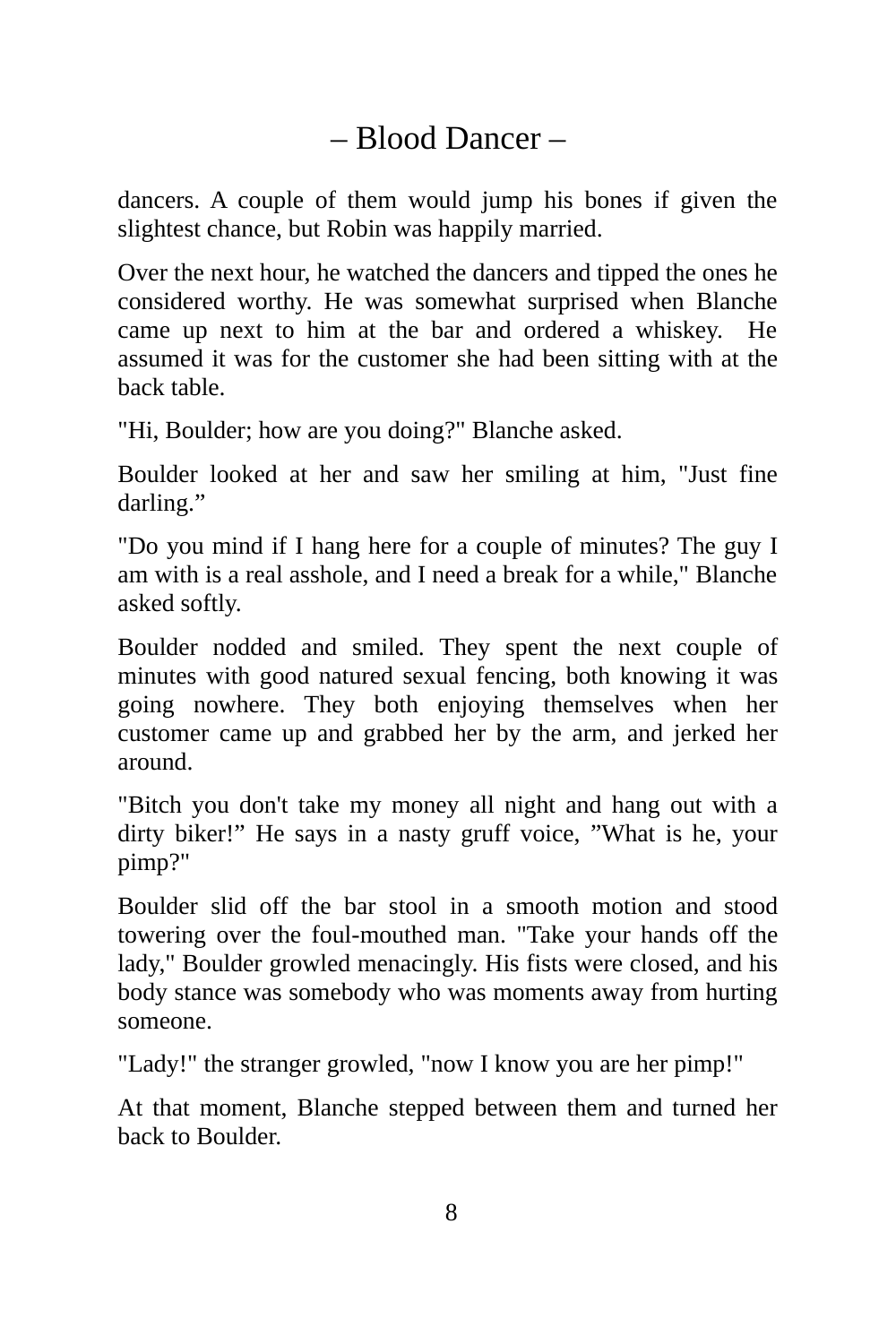"I was waiting for the waitress to bring your drink," she insisted. "I barely know this guy; let me get your drink, and we will go back to the table," she said as she turned to pick up the drink that had just arrived.

She caught Boulder's eye as she picked up the drink and mouthed silently, "It's OK."

Boulder turned back and sat on the stool at the bar and ordered another beer. He did, however, keep an eye on the table where the dancer was seated. He knew it was her job, but nobody should have put up with that kind of abuse. It did not sit well with him.

It was crystal's turn on stage, and she was another one that liked what she did. But, somehow he could not enjoy it and kept his eye on Blanche. It wasn't his business, but the guy's attitude pissed him off. It was near closing time, and he noticed that her table was empty. He guessed that she was going somewhere to have sex with the man. He hoped not, but it was not his business.

Boulder paid his tab and tipped the bartender and the waitress, and left the club. He had parked his bike behind the club so as not to be a temptation for thieves. The bouncer kept an eye on it as well as the cars in the back lot. The front parking lot was mostly empty and only dimly lit. He turned right after exiting the club and walked around the building to the back. The back lot only had minimal lighting. His was parked in the shadows some distance from the back door.

Just then, Blanche came out of a back door with the creep she had been sitting within the bar. He again wrongly assumed there was going to a quick oral job in the car. Boulder was thinking of leaving, but it could turn into a bad situation with that ugly little man. Who thinks he deserves anything he wants. He had his hand on clamped her upper arm again. Almost like he was afraid she would bolt before getting to the car against the back fence.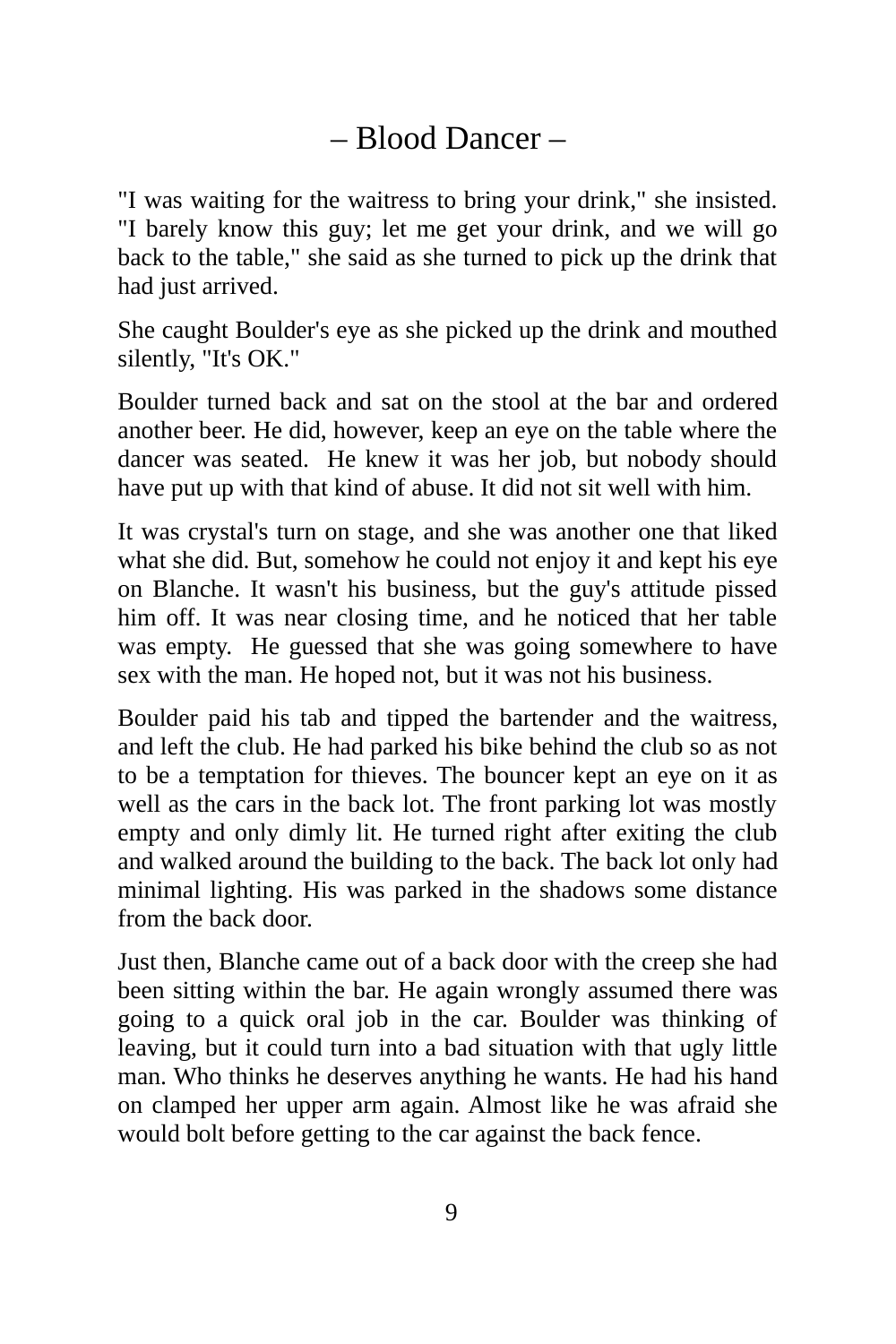For reasons he could only vaguely understand, he decided to stay in the shadows and watch what was happening. He thought it was none of his business, but men who abused women bothered him. He did not tolerate it with his bothers or any others, and if done in his presence, he often interceded.

He almost pushes the girl into the passenger side door and then came around to the driver's door and got in. If they drove away, he would let it go. Before the dome light went out, he roughly pulled her to him. When the light went out, he could not see what was going on; he waited. Just then, there seemed to be a struggle going on in the car from the sound of it. That was enough, he thought, I am not going to let a girl get abused.

He slowly approached the driver's side from behind, and as he comes up to the driver's door, he was shocked to see Blanche biting the guy's neck. When she saw Boulder, she lifted her mouth off the man's neck; there was blood on her lips. He immediately backed off and turned to leave. He was almost at his bike when Blanche suddenly appeared in front of him out of nowhere. Her sudden appearance startled him.

"Boulder, you did not see anything," she said while staring him directly in the eye.

"You do not have to worry; I will never tell anyone," he said evenly as he calmly studied her.

"What did you see?" she asked while looking at him very carefully.

Boulder paused to think before he answered; no matter how this went down, there could be some nasty consequences. What he saw was out of myths and legends that nobody believed anymore.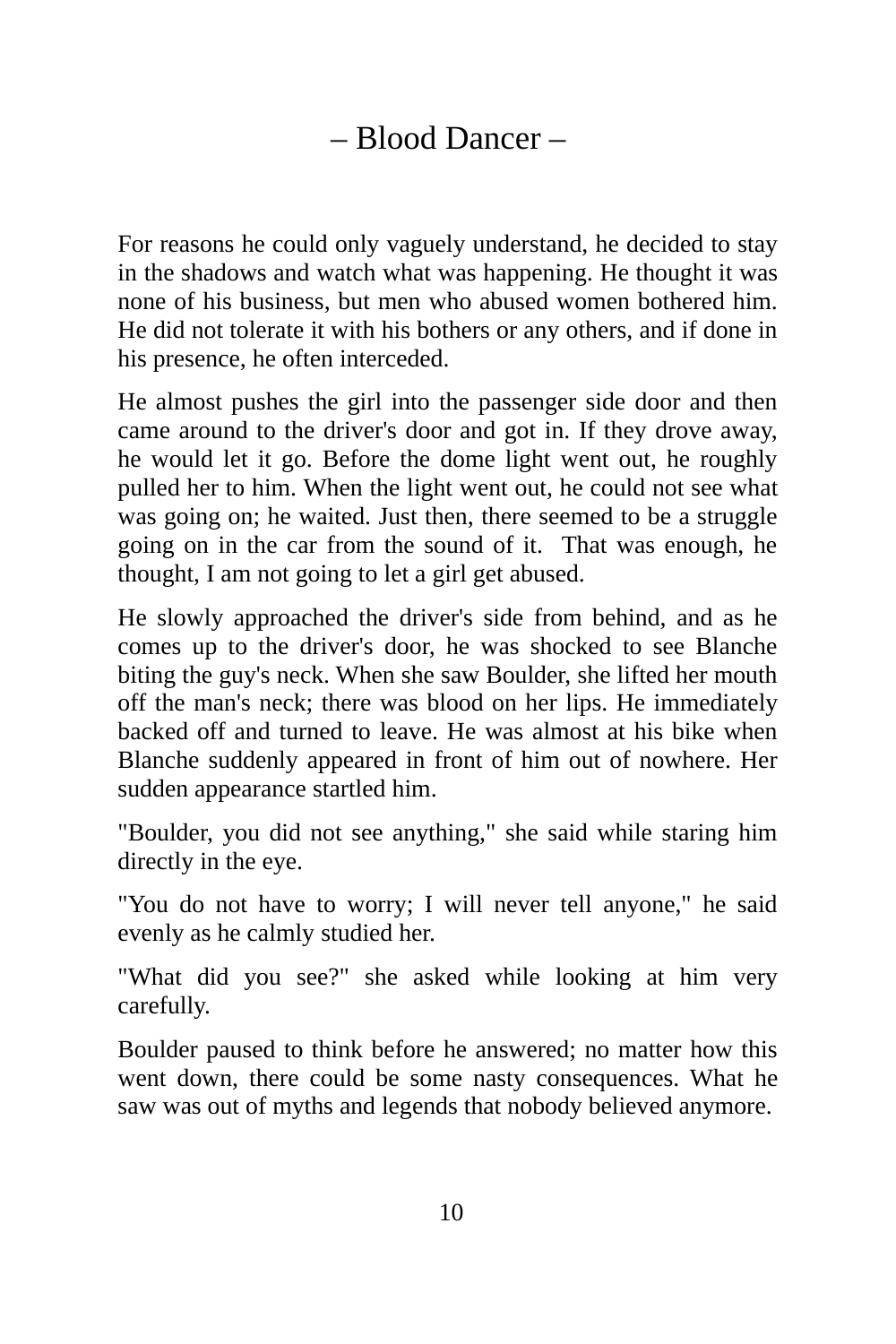"Blanche, I saw you bite his neck and draw blood, possibly drinking it."

"That is unfortunate!" she answered. "If I can not make you forget, we have a problem. I do not understand why you can remember; I can look people in the eye and make them forget."

"I can not help there, is there going to be a problem?" he asked.

"Boulder, I can not have someone who knows my secret walking around!" she stated firmly.

Boulder immediately senses this situation just got extremely serious, deadly serious.

"Well, I guess you will just have to become my girlfriend so you can keep an eye on me!"

Blanche just looked at him, not believing what he just said. A moment later, she busts out laughing.

"You think that is the solution to this problem?" she finally got out.

"It works for me," he said thoughtfully. "But you can also count on your secret being safe with me. Is he going to be alright?"

"Yes, a little on my blood on his wounds and telling him just had a wonderful time. He is driving away right now thinking he is a stud, " Blanche said, still studying him.

Boulder looked at her calmly and said, "Again, are we going to have a problem?"

She did not say anything for a moment, and he continued, "who would believe any this? I am just a stupid biker after all."

Blanche looked at him and made a decision. "Nobody who knows you would call you stupid, but let me go change clothes, and you can take me for a ride."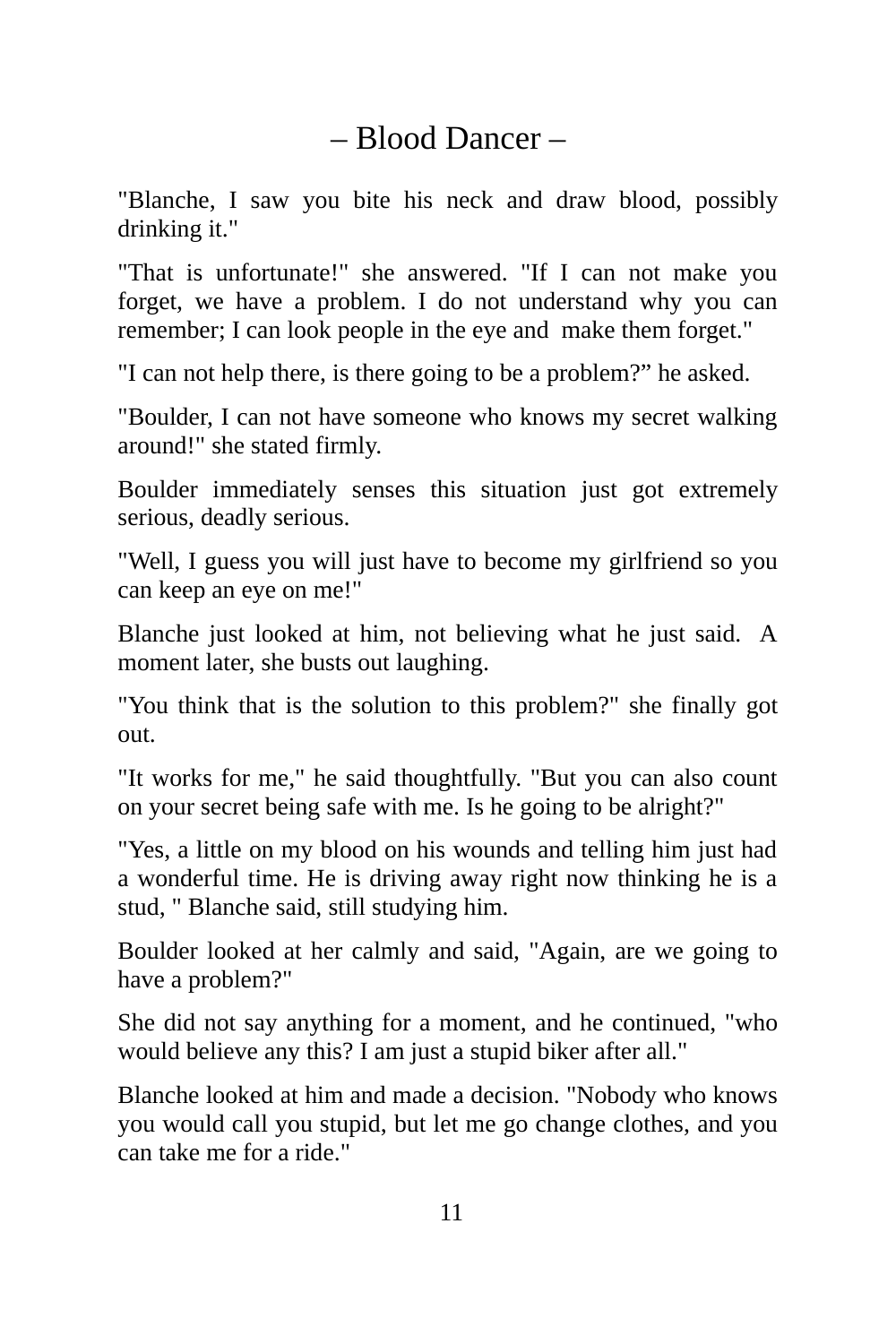"Do I have a choice?" he asked.

"Of course, I have decided to trust you, but I have always wanted to ride on one of those things, cool?"

Boulder nodded and leaned on the seat of the bike, and waited for her to return.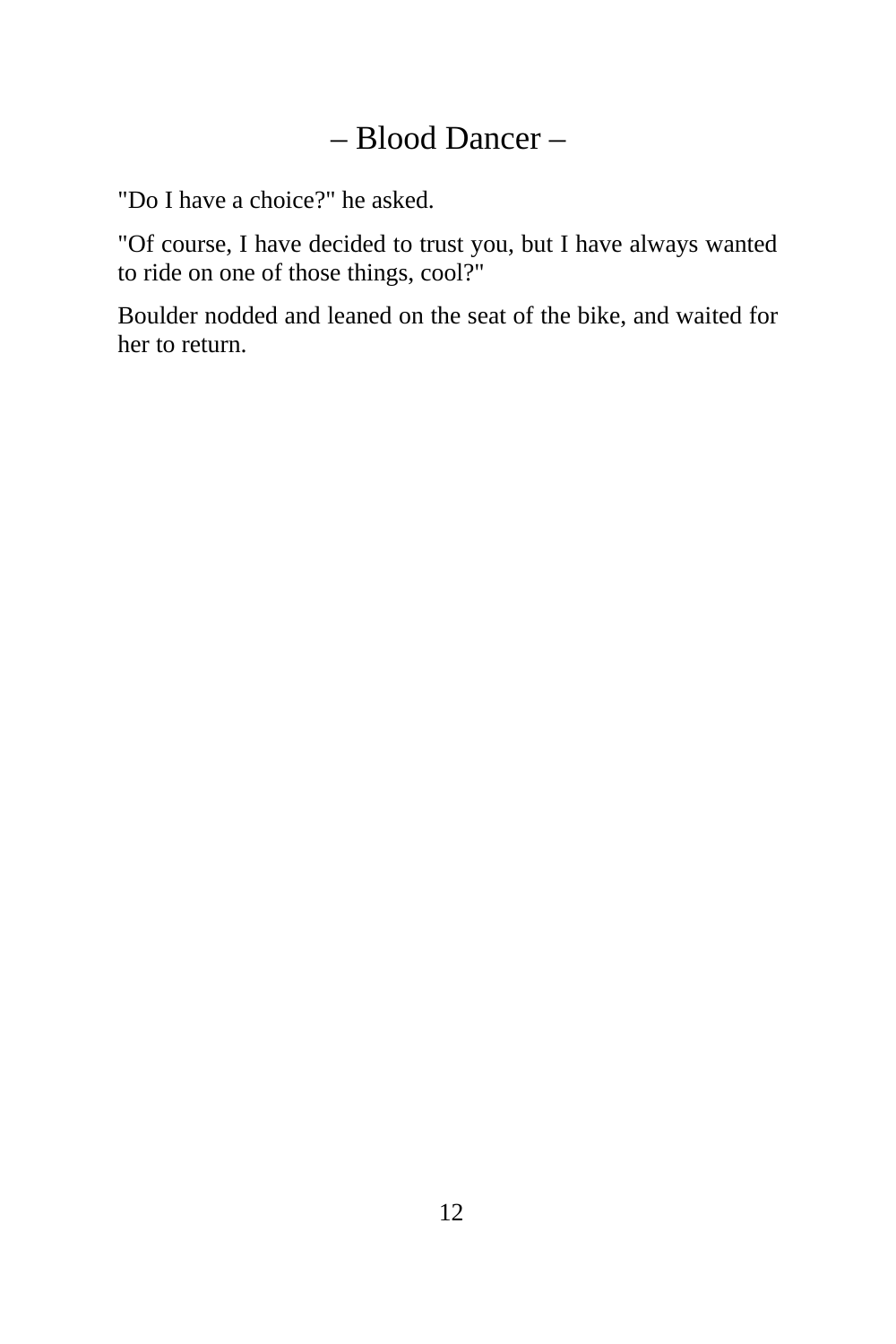# **The Ride**

She emerged ten minutes later in tight blue jeans, a sweater, and a jacket. She was delighted that he waited, and it eased her mind about the decision she had made. She never dated customers; in fact, she hadn't dated anyone or anything in something like 40 years.

"I thought Nike's might be better than five-inch heels."

Boulder smiled. "Some girls wear hi-heels all the time; it works."

"Alright, I will remember that. Do you have a place for my bag?" she asked. She looked at the bike in the shadows, "how do I get on the bike."

Boulder took the bag and used bungee cords to attach it to the rack on the back fender.

"First, you are going to put on my helmet. Then come here and let me put your foot on the peg; you might miss in the dark."

Balance chuckled. "For me, this looks like daylight; just point to it," then adding, "what are you going to wear?"

"Just my hard head," then Boulder proceeded to instruct her. "I will get on first, lift it off the kickstand, start the Harley, then you put your foot on this peg right here, and just swing your leg over the seat and settle in behind me."

Boulder started the bike, and she mounted without a problem. "Once we start moving, keep your arms around my waist. Several other things, when I stop, do not put your feet down. Second, lean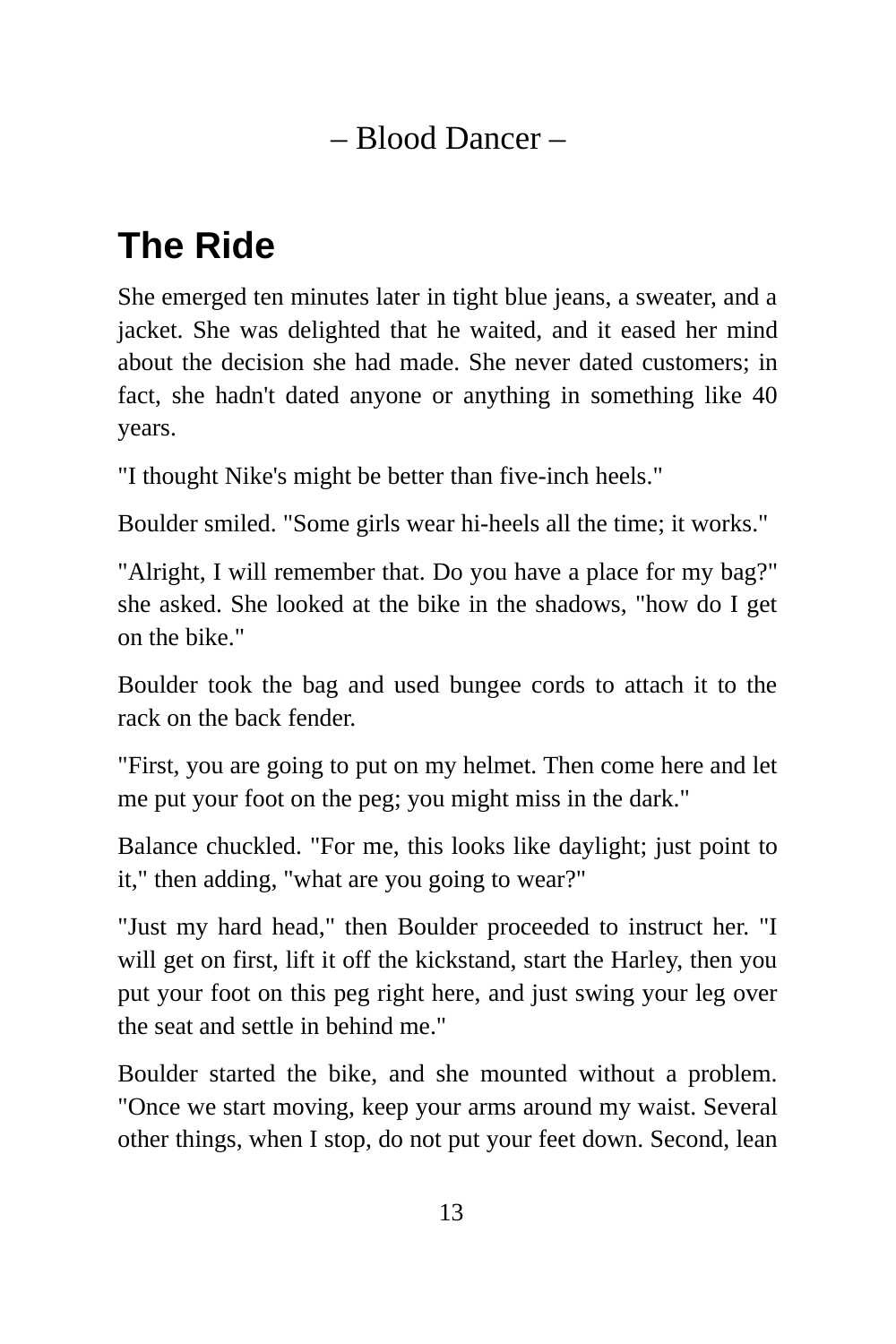into corners with me; moving in the wrong way makes it difficult to drive the bike."

"No problem, let's get going; I only have about five hours before I must be in bed." She paused, "Before you say anything, I sleep in a bed!" Blanche said in an amiable manner.

"I'm not going to touch that," Boulder replied.

He carefully pulled out of the club parking lot, no telling what a drunk in a car would do. Was he was clear of the club, he turned up the next main cross street toward I-45. He thought a ride to the Woodlands and its tree-covered scenery would be a nice change from the club scene.

There were still older roads to places that developers had not yet taken over; however, they were disappearing under the city's relentless growth. The country used to start north of the 610 loop; then it was the Beltway, and now it was north of the future loop, highway 99.

A hundred years from now, maybe sooner, Dallas and Houston might meet somewhere on Interstate 45.

He was headed for an old country park that small-town locals frequented. It had a small lake and beautiful trees. It smells like fall this time of year, but the evergreens stayed green and were intermixed with skeletons of trees with their foliage almost completely stripped. It created a near-winter tableau rarely seen anywhere but the untouched areas in the country beyond the cities.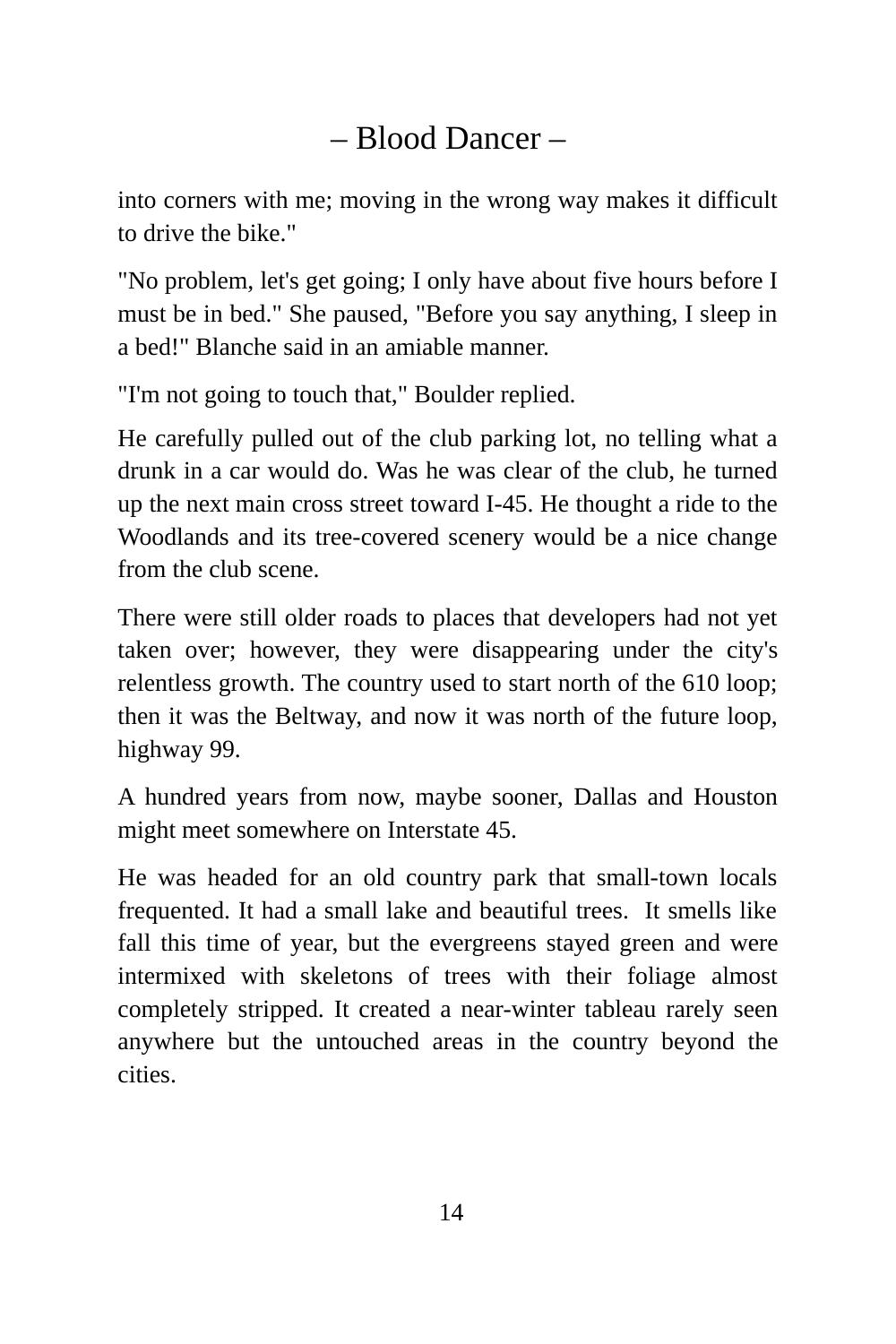The rapid expansion of Texas cities is destroying these areas at an ever-increasing rate. It was sad, he thought, how long until this park became a vast apartment complex surrounding the lake.

He pulled up to the road, looking down on the lake, and parked. After they both dismounted, he asked. "What do you think?"

"It is beautiful, Boulder," she almost whispered, "but I see it much differently, maybe in a more profound way."

Boulder cocked his head like a dog trying to understand what its owner was saying. She thought, what a delightfully odd and interesting man. She had never had a relationship with a human who knew what she was and accepted her without any reservations. He just accepted that she was what she was and made no judgments. But he was obliviously interested in her point of view of things, though he did not press her to explain. But she willingly did explain what she saw.

"I see so much more now, not just visible light. I can see the down to the infrared, heat primarily at night and well into the ultraviolet spectrum. For example, you are almost glowing beneath your jacket, and the animals are visible to me that think they are hiding in the bushes, for example," she said as she watched for his reaction.

He looked at her and smiled. "So there no way to run and hide from a girlfriend like you when you get mad?"

"Damn Skippy, so be a good boy!" she said with good humor, "but who said I was your girlfriend?"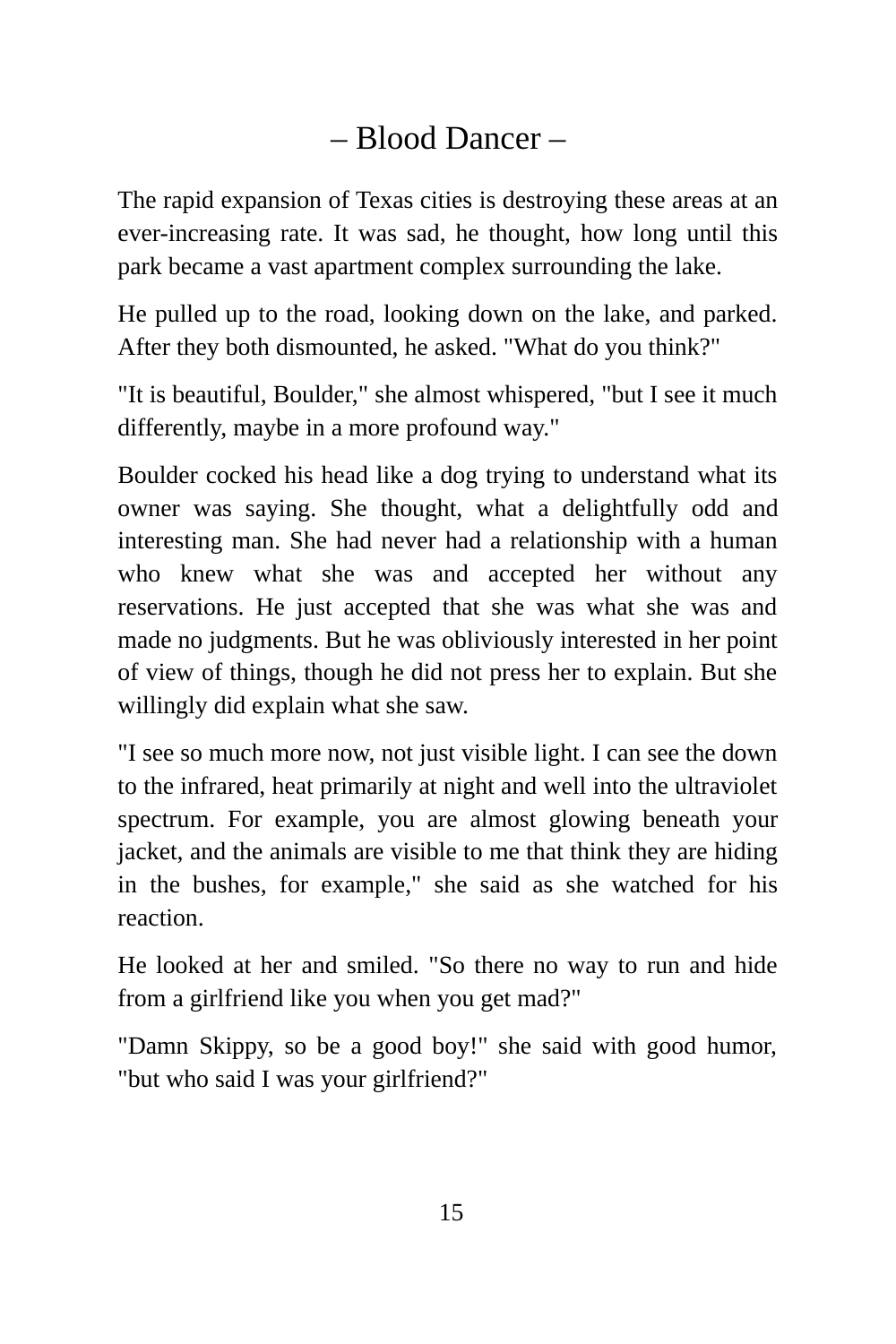"I did not say you were my girlfriend; I simply was exploring the possibilities and the consequences."

"I always did like smart men," Blanche said seriously, again impressed by this man. Shortly after that, they started back toward the city proper.

At about four o'clock, as Boulder was at a stoplight, he said, "Shall I drop you off at the club so you can get your car?"

"No, at my house, my car is in the shop. One of the dancers gave me a ride into work today," and she gave him directions to a slightly older sub-division in north Houston.

"No problem, but please don't hold on so tight; I will probably have bruises tomorrow!"

"Sorry, but this was exciting and fun," Blanche explained.

 He followed her directions till he turned into the small subdivision. Blanche's house was a neat four-bedroom house set on a one-third acre lot. The sub-division was built before developers downsized lots in the seventies to pack in more homes. He pulled up in the driveway and stopped.

Blanche smoothly dismounted and put her hand on his shoulder. "Would you like to come in?" she asked.

 Boulder smiled. "I don't know if that would be a good idea; let's just keep as friends for now."

Blanche handed back the helmet, "You chicken?"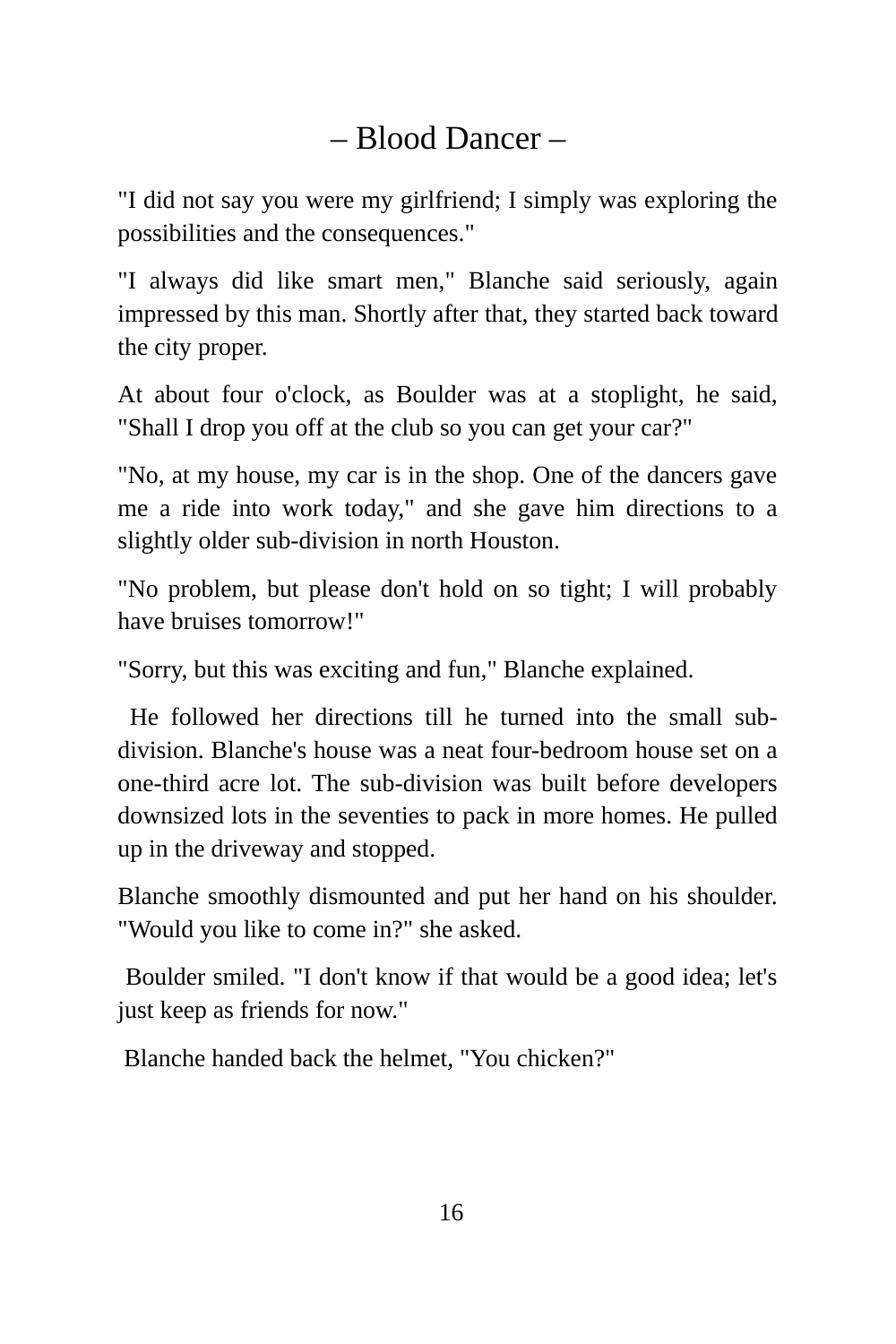"Damn right, have a good day darling, I have your number," he said and rolled the bike backward and then turned toward the street.

 She smiled and waved as he rode away. What an exceptional man, she thought. He was not scared of her, but he was understandably reserved. Some simple things impressed her; he had wished her a good day, knowing that was when she slept. She was going to have to take him to bed the next time she had a chance.

Girlfriend, she thought, now that was worth thinking about, she had not had a boyfriend forty years and never a human who knew what she was. Besides, she was looking forward to riding that Harley in the future.

It was the best time she had in a long time. A little sex certainly would not spoil things

.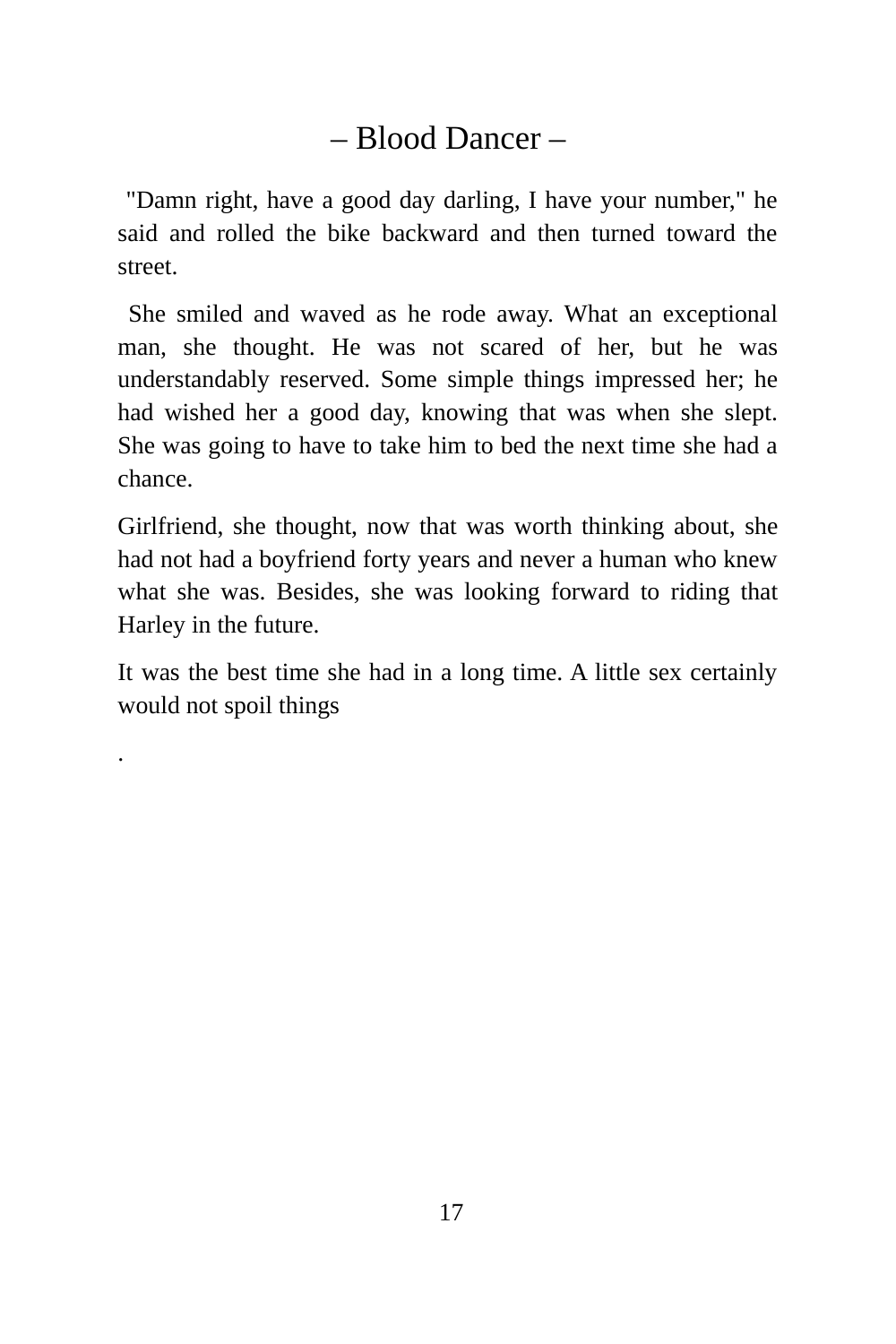# **The Call**

Boulder did not call or come to the club for three days. For the first time in forever, she felt like a girl after a first date, and the boy did not call back right away. Now, as a beautiful lady, this is an unheard-of result. She was at some level annoyed and, on another level, respected Boulder for his reserve. He was not afraid of her but also went to some effort not to push her. Again, she thought what an attractive man for the umpteenth time.

It was late afternoon on Thursday when he called. She was waking up when the cell phone rang on her nightstand. A small lamp on a side table dimly lit the room. From the outside, it looks like there are regular windows. But a wall separated the windows and her room. The whole house was full of false walls to protect her from sunlight. She had one bedroom and fully furnished as a living room with automatic lights and occasionally music to give the illusion of a standard household. It was essential to provide the impression from the outside that it was an ordinary house.

These precautions were more than necessary. An errant suspension could cause Blanche trouble that might unravel her life or worse. Nothing has occurred in the last 100 years or so in this country, but the danger is always there.

Only a very few people had her number, only her boss and a couple of other dancers. It did not occur to her at the time that it would Boulder.

"Hello," she said.

"Hello, Blanche," Boulder said over the phone, "I didn't know what time to call you Are you awake?"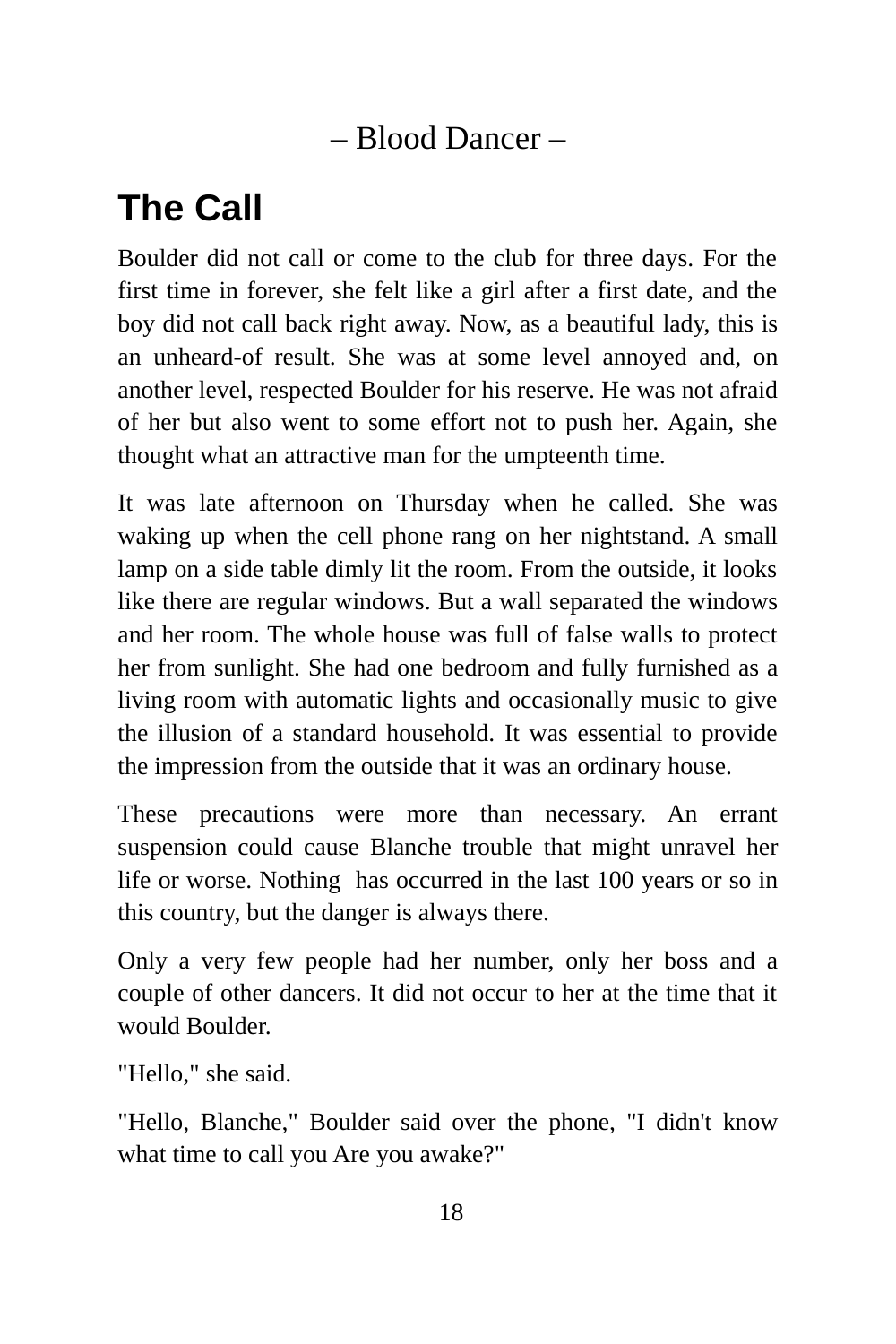"Barely, what can I do for you," she said sleepily.

"Would you like to go out tomorrow night? There will be a rally and party on Saturday, but tomorrow night, the people entering the brisket contest will be cooking all night. There will be a bunch of people not cooking also. I thought it would you would like an all-night party." Boulder explained over the phone.

"Where is it?" She asked.

"The party is at a private ranch just past Pearland, which is south of Houston." He said expectantly, wanting her to say yes because he was hoping she would come.

"Yes, I would like to go," she said as she sat up in bed and threw off the covers. She was already thinking of the things that she would have to set up. "I know you can handle my bag, but do you have an extra helmet with a heavily tinted visor?"

"I will have one ready for you; what is the earliest you can leave from your house tomorrow night?" Boulder asked.

"Be here about 7:45 pm; I'll have about ten hours before I must be home."

"I will be there at 7:45, and I am looking forward to it!" Boulder stated firmly.

Blanche immediately started planning for the trip. She would be a long way from safety and would have to plan carefully. Blanche already had several full-covering catsuits, and the leather one would be most appropriate. She already had perfected the cover story of being a victim of the XP gene that made the Sun deadly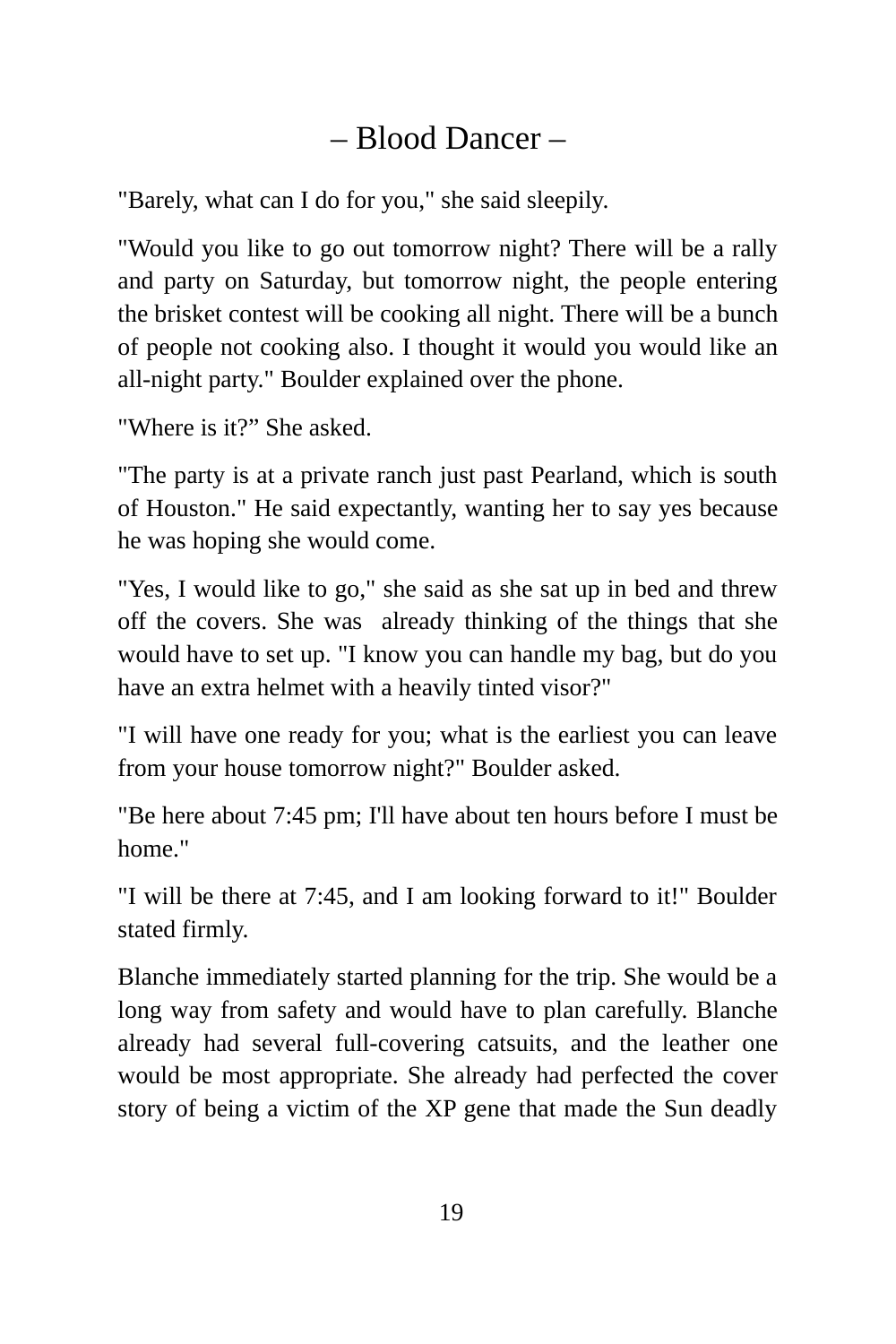to its victims. A tinted helmet should be OK even if they get caught out in the Sun.

Now, she thought, "where are those boots with the 5-inch heels?"

She sat down on the sofa in her actual living room and had a small glass of blood, which she bought from a blood bank contact, then watched the afternoon news show and got ready for work. Her boss was not going to be happy that she was skipping Friday night and possibly Saturday night.

Shortly after eight o'clock, she loaded her work bag in the passenger seat of her 5-year-old Chevy, which had been returned by the shop that afternoon. She opened the car with her spare key. The shop had locked the other keys in the car when it was delivered.

She had enough money to buy any vehicle she wanted, but that would attract attention and possibly thieves. She left her subdivision and turned left onto W. Montgomery Rd, heading toward downtown. A left turn onto E. Tidwell, and she was at interstate 45. She was at the club 15 minutes later.

The parking lot was only about a quarter filled and this time of night. The place did not get busy until about nine. She pulled into the area designated for employees, locked the car, and then started for the club's back door.

She went to open the door, and a guy was standing by the door. "Where are you going baby, the party can be starting right here!"

"Stop blocking the door," Blanche said in a lowered voice.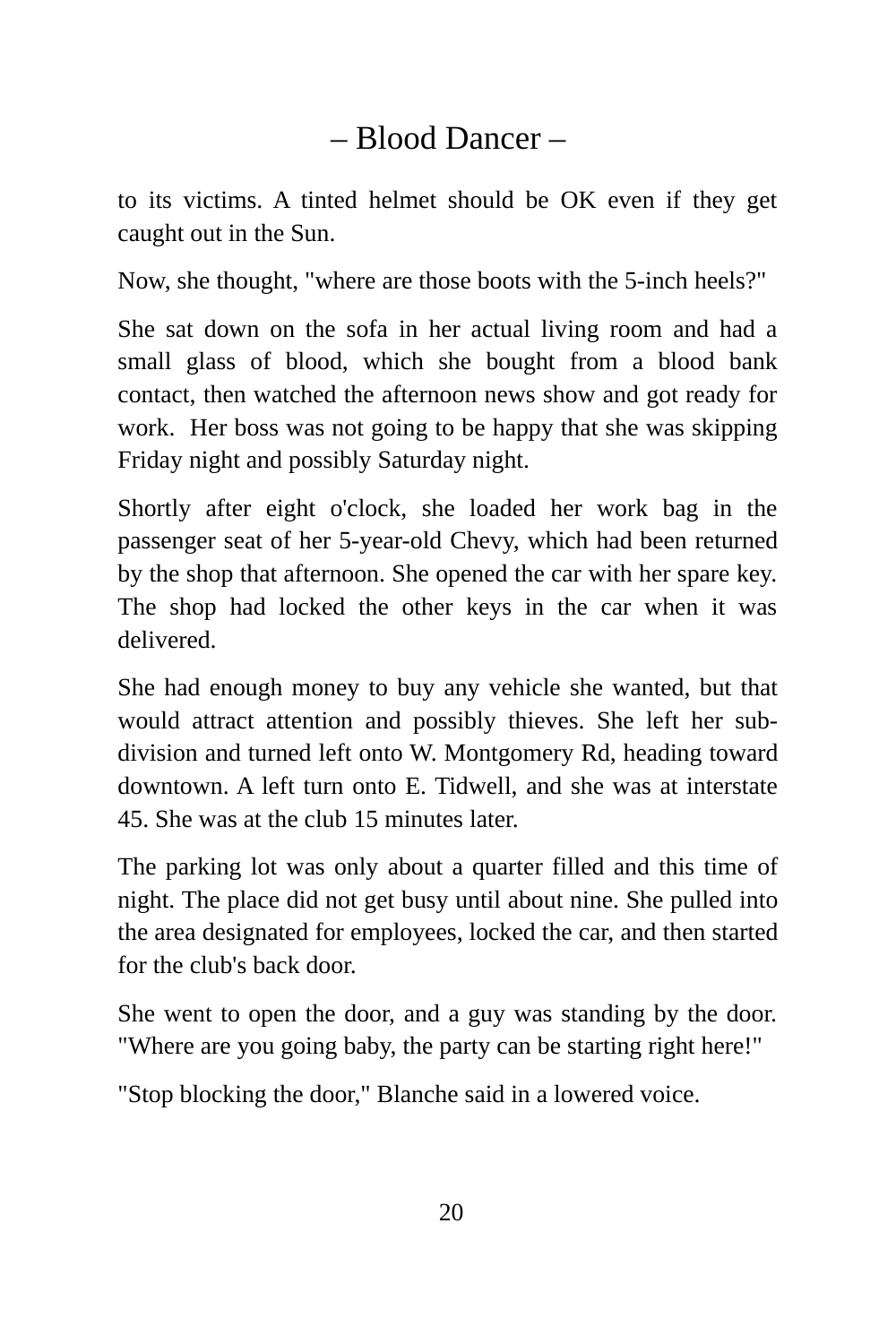"You are coming with me whore, you can go work after you take care of me!" he growled.

The idiot attempted to grab her arm; she reached out grabbed his hand, bending it backward and twisting it harshly.

"You bitch" he screamed, clutching his dislocated wrist, "you broke my wrist."

The bouncer hearing the scream, came rushing out the back door, "What the hell is going on?"

Blanche calmly said, "He tried to put his hands on me, and my training took over. I will not have men putting their hands on me without permission."

"I will sue this club and that bitch for attacking me!" the man whimpered as he held his wrist close to his body.

"Go ahead, asshole," the bouncer quietly stated. "I will swear I watched you attack her, and I was too slow to help her. You have two seconds to get out of here before I call the cops myself."

The man looked up at least six inches into the other man's eyes and decided to leave. The bouncer turned and opened the door widely, and stood back.

"Eddie, I would never hurt you," she said pleasantly.

"Just being careful, losing to you would be bad for my image," he said.

She smiled at Eddie as she entered the club, padded his arm, and went straight to the dressing room to get changed. After changing into her "work" clothes, she locked her bag in the locker.